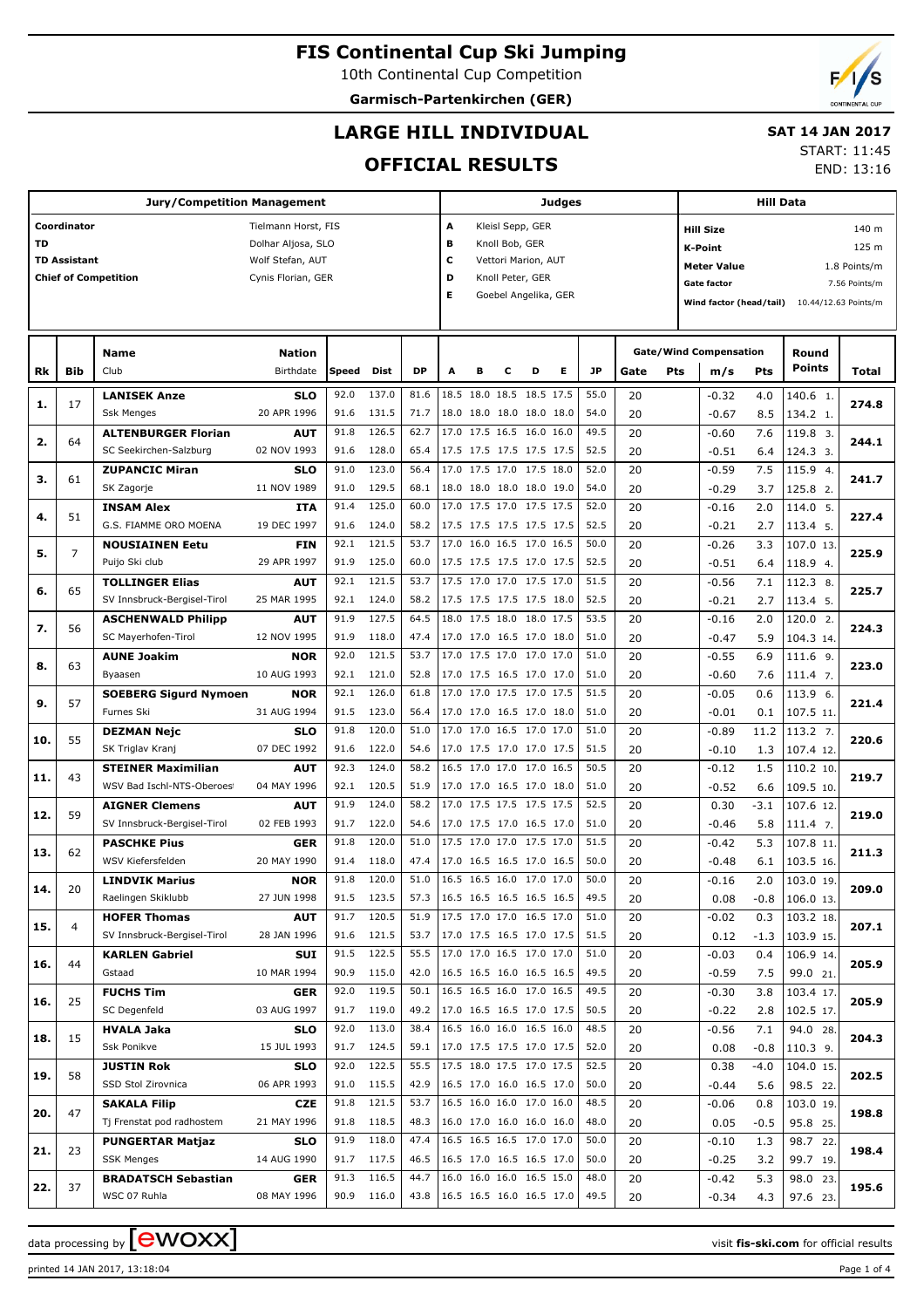10th Continental Cup Competition **Garmisch-Partenkirchen (GER)**

END: 13:16

# **LARGE HILL INDIVIDUAL**

### **SAT 14 JAN 2017** START: 11:45

### **OFFICIAL RESULTS**

|     |                | <b>Name</b>                | <b>Nation</b> |        |       |           |                          |   |           |                          |   |           | <b>Gate/Wind Compensation</b><br>Pts<br><b>Pts</b><br>m/s<br>Gate |  |         | Round  |               |       |
|-----|----------------|----------------------------|---------------|--------|-------|-----------|--------------------------|---|-----------|--------------------------|---|-----------|-------------------------------------------------------------------|--|---------|--------|---------------|-------|
| Rk  | <b>Bib</b>     | Club                       | Birthdate     | lSpeed | Dist  | <b>DP</b> | A                        | в | с         | D                        | Е | <b>JP</b> |                                                                   |  |         |        | <b>Points</b> | Total |
|     | 48             | <b>DESCHWANDEN Gregor</b>  | <b>SUI</b>    | 91.4   | 116.0 | 43.8      | 16.5                     |   | 16.5 16.0 | 16.5 16.5                |   | 49.5      | 20                                                                |  | $-0.14$ | 1.8    | 95.1<br>27.   |       |
| 23. |                | Horw                       | 27 FEB 1991   | 91.1   | 118.0 | 47.4      |                          |   |           | 17.0 17.0 16.5 16.5 17.0 |   | 50.5      | 20                                                                |  | $-0.12$ | 1.5    | 99.4 20.      | 194.5 |
| 24. | 49             | <b>SCHULER Andreas</b>     | <b>SUI</b>    | 91.6   | 119.0 | 49.2      |                          |   |           | 17.0 17.0 16.5 17.0 17.5 |   | 51.0      | 20                                                                |  | $-0.08$ | 1.0    | 101.2 21.     | 194.0 |
|     |                | Einsiedeln                 | 30 DEC 1995   | 91.8   | 115.5 | 42.9      |                          |   |           | 16.5 16.5 16.0 16.5 17.5 |   | 49.5      | 20                                                                |  | $-0.03$ | 0.4    | 92.8 26.      |       |
| 25. | 54             | <b>BARTOL Tilen</b>        | <b>SLO</b>    | 91.4   | 113.0 | 38.4      |                          |   |           | 16.0 16.0 16.0 16.5 16.0 |   | 48.0      | 20                                                                |  | $-0.50$ | 6.3    | 92.7<br>29.   | 192.8 |
|     |                | SSK Sam Ihan               | 17 APR 1997   | 90.9   | 121.5 | 53.7      |                          |   |           | 16.5 16.5 17.0 16.5 16.0 |   | 49.5      | 20                                                                |  | 0.30    | $-3.1$ | 100.1 18.     |       |
| 26. | $\overline{2}$ | <b>STEKALA Andrzej</b>     | <b>POL</b>    | 92.2   | 122.0 | 54.6      |                          |   |           | 16.5 16.5 16.5 17.0 14.5 |   | 49.5      | 20                                                                |  | 0.02    | $-0.2$ | 103.9 16.     | 189.6 |
|     |                | AZS Zakopane               | 30 JUN 1995   | 91.9   | 111.0 | 34.8      |                          |   |           | 16.0 16.5 15.5 16.0 16.0 |   | 48.0      | 20                                                                |  | $-0.23$ | 2.9    | 85.7<br>29.   |       |
| 27. | 26             | <b>SANDELL Jonas-Sloth</b> | <b>NOR</b>    | 91.9   | 115.0 | 42.0      |                          |   |           | 16.0 16.5 16.0 16.5 15.5 |   | 48.5      | 20                                                                |  | $-0.15$ | 1.9    | 92.4<br>30.   | 189.4 |
|     |                |                            | 12 FEB 1995   | 91.8   | 121.0 | 52.8      |                          |   |           | 16.5 16.5 16.5 17.0 16.5 |   | 49.5      | 20                                                                |  | 0.51    | $-5.3$ | 97.0<br>24.   |       |
| 28. | 41             | <b>HAMANN Martin</b>       | <b>GER</b>    | 92.1   | 116.0 | 43.8      |                          |   |           | 16.5 16.5 16.0 17.0 17.0 |   | 50.0      | 20                                                                |  | $-0.28$ | 3.5    | 97.3<br>25.   | 185.1 |
|     |                | SG Nickelhuette Aue        | 10 APR 1997   | 91.7   | 111.0 | 34.8      |                          |   |           | 16.0 16.0 16.0 16.5 16.5 |   | 48.5      | 20                                                                |  | $-0.36$ | 4.5    | 87.8<br>27.   |       |
| 29. | 42             | <b>PEIER Killian</b>       | <b>SUI</b>    | 91.9   | 114.0 | 40.2      |                          |   |           | 16.5 16.5 16.0 16.5 17.0 |   | 49.5      | 20                                                                |  | $-0.47$ | 5.9    | 95.6<br>26.   | 182.5 |
|     |                | Vallee du Joux             | 28 MAR 1995   | 91.5   | 112.0 | 36.6      |                          |   |           | 16.5 16.0 16.0 16.5 16.5 |   | 49.0      | 20                                                                |  | $-0.10$ | 1.3    | 86.9<br>28.   |       |
| 30. | 50             | <b>KOZISEK Cestmir</b>     | <b>CZE</b>    | 91.8   | 118.5 | 48.3      |                          |   |           | 17.0 16.5 16.5 17.0 17.0 |   | 50.5      | 20                                                                |  | 0.11    | $-1.1$ | 97.7<br>24    | 174.7 |
|     |                | LSK Lomnice nad Popelkou   | 09 NOV 1991   | 91.4   | 107.0 | 27.6      | 15.5 15.5 15.5 16.0 15.5 |   |           |                          |   | 46.5      | 20                                                                |  | $-0.23$ | 2.9    | 77.0 30.      |       |

|     |              | Not qualified for final round                        |                           |      |            |      |                                  |    |                |      |
|-----|--------------|------------------------------------------------------|---------------------------|------|------------|------|----------------------------------|----|----------------|------|
| 31. | 12           | <b>MYHREN Mats Bjerke</b><br>Soere Aal               | <b>NOR</b><br>23 SEP 1997 |      | 91.7 111.5 | 35.7 | 16.0 16.0 16.0 16.5 15.5<br>48.0 | 20 | $-0.57$<br>7.2 | 90.9 |
| 32. | 13           | <b>MAURER Joshua</b><br>Altius Nordic Ski Club       | <b>CAN</b><br>20 SEP 1996 |      | 91.8 110.5 | 33.9 | 16.0 16.0 16.0 16.0 15.0<br>48.0 | 20 | $-0.53$<br>6.7 | 88.6 |
| 33. | 46           | <b>BIELA Stanislaw</b><br>UKS SOLTYSIANIE STARE BYST | <b>POL</b><br>02 APR 1994 |      | 91.9 114.0 | 40.2 | 16.5 16.5 16.0 17.0 16.5<br>49.5 | 20 | 0.16<br>$-1.7$ | 88.0 |
| 34. | 52           | <b>ASIKAINEN Lauri</b><br>Kuusamon Erae-Veikot       | <b>FIN</b><br>28 MAY 1989 |      | 91.6 110.5 | 33.9 | 16.0 16.5 16.0 16.5 16.0<br>48.5 | 20 | 4.7<br>$-0.37$ | 87.1 |
| 35. | 21           | KIM Hyun-ki<br>High1 Resort                          | <b>KOR</b><br>09 FEB 1983 |      | 91.9 111.0 | 34.8 | 16.0 16.0 15.5 16.5 16.5<br>48.5 | 20 | 3.5<br>$-0.28$ | 86.8 |
| 36. | 53           | <b>HOFFMANN Felix</b><br>SWV Goldlauter              | <b>GER</b><br>14 OCT 1997 |      | 91.9 108.5 | 30.3 | 16.0 16.5 15.5 16.5 16.0<br>48.5 | 20 | $-0.60$<br>7.6 | 86.4 |
| 37. | 45           | <b>SCHMID Constantin</b><br>Wsv Oberaudorf           | <b>GER</b><br>27 NOV 1999 |      | 91.6 114.5 | 41.1 | 16.0 16.0 16.0 16.5 15.0<br>48.0 | 20 | 0.27<br>$-2.8$ | 86.3 |
| 38. | 38           | <b>BROWN A J</b><br>Norge Ski Club                   | <b>USA</b><br>28 FEB 1995 |      | 91.2 111.0 | 34.8 | 16.0 16.0 16.0 16.5 16.0<br>48.0 | 20 | $-0.24$<br>3.0 | 85.8 |
| 39. | 28           | <b>LAMY CHAPPUIS Ronan</b><br>Bois D'amont           | <b>FRA</b><br>10 SEP 1993 |      | 92.1 111.5 | 35.7 | 16.0 16.0 16.0 16.5 17.0<br>48.5 | 20 | 0.8<br>$-0.06$ | 85.0 |
| 39. | 9            | <b>KANTYKA Przemyslaw</b><br>LKS Klimczok Bystra     | <b>POL</b><br>15 DEC 1996 |      | 92.2 111.5 | 35.7 | 16.0 16.0 16.0 16.5 16.0<br>48.0 | 20 | $-0.10$<br>1.3 | 85.0 |
| 41. | 10           | <b>KASTELIK Dominik</b><br>SS-R LZS Sokol Szczyrk    | <b>POL</b><br>09 JUN 1998 |      | 92.4 109.5 | 32.1 | 16.5 16.0 16.0 16.0 16.0<br>48.0 | 20 | 4.7<br>$-0.37$ | 84.8 |
| 42. | 14           | <b>WASEK Pawel</b><br>WSS Wisla                      | <b>POL</b><br>02 JUN 1999 |      | 92.2 107.0 | 27.6 | 16.0 15.5 15.5 16.0 15.5<br>47.0 | 20 | 8.5<br>$-0.67$ | 83.1 |
| 43. | 18           | <b>JARZABEK Dawid</b><br>TS Wisla Zakopane           | <b>POL</b><br>03 MAR 1999 |      | 92.1 108.5 | 30.3 | 16.0 16.0 16.0 16.5 15.5<br>48.0 | 20 | 4.5<br>$-0.36$ | 82.8 |
| 44. | 24           | <b>VILLUMSTAD Fredrik</b><br>Skimt                   | <b>NOR</b><br>21 MAR 1999 |      | 92.0 108.5 | 30.3 | 15.5 16.0 16.0 16.5 16.0<br>48.0 | 20 | $-0.21$<br>2.7 | 81.0 |
| 45. | 30           | <b>ALAMOMMO Andreas</b><br>Ounasyaaran Hiihtoseura   | <b>FIN</b><br>23 DEC 1998 |      | 91.3 109.5 | 32.1 | 16.0 16.0 15.5 16.5 16.0<br>48.0 | 20 | 0.04<br>$-0.4$ | 79.7 |
| 46. | 39           | <b>IPCIOGLU Fatih Arda</b>                           | <b>TUR</b><br>28 SEP 1997 |      | 91.6 107.0 | 27.6 | 15.0 15.5 15.5 16.0 15.5<br>46.5 | 20 | 2.8<br>$-0.22$ | 76.9 |
| 47. | $\mathbf{1}$ | <b>MARUSIAK Yevhen</b><br>Verkhovyna Ski school      | <b>UKR</b><br>16 MAR 2000 | 90.7 | 109.5      | 32.1 | 15.5 15.5 16.0 15.5 14.5<br>46.5 | 20 | 0.18<br>$-1.9$ | 76.7 |

data processing by **CWOXX**  $\blacksquare$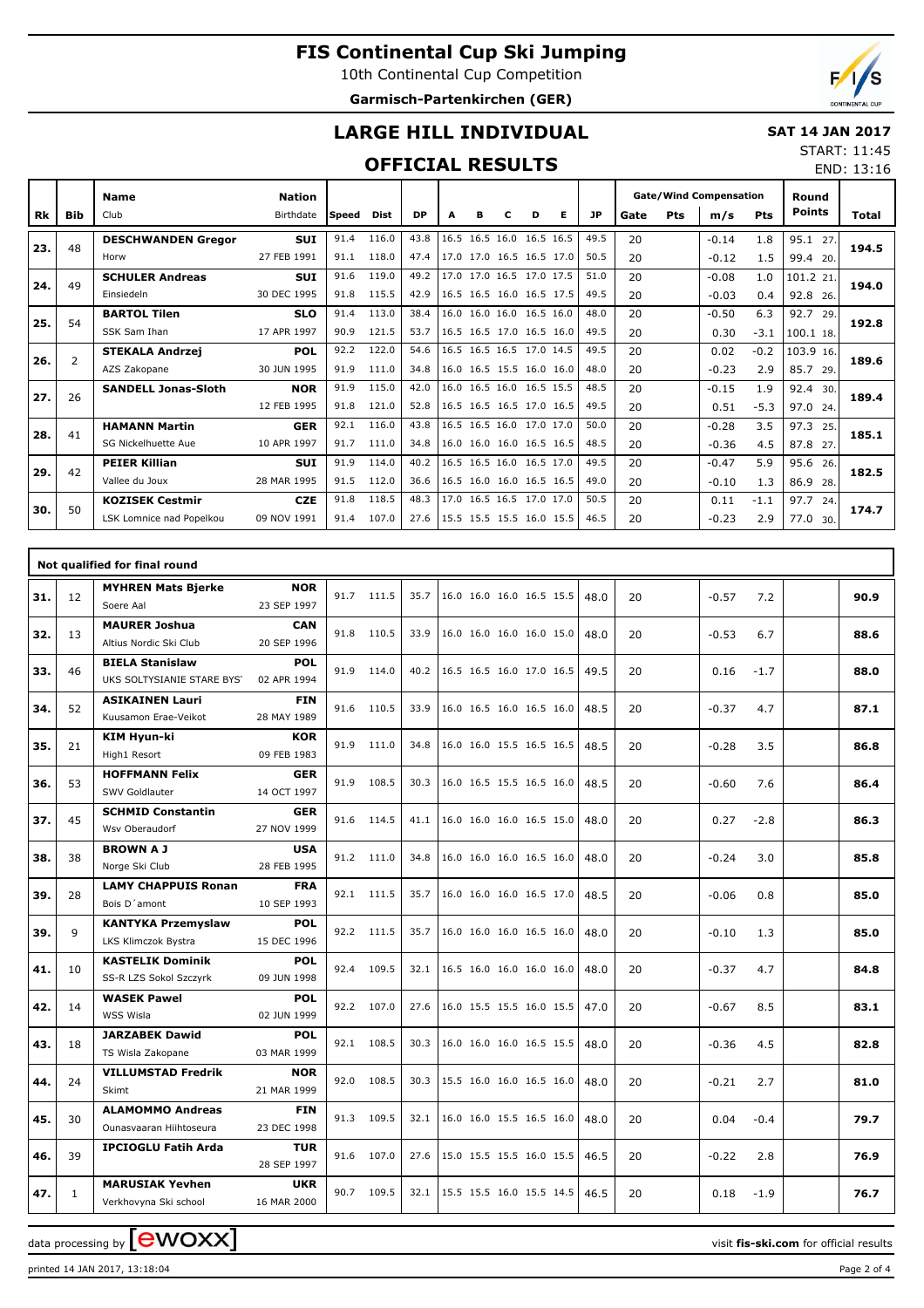10th Continental Cup Competition **Garmisch-Partenkirchen (GER)**



## **LARGE HILL INDIVIDUAL**

### **SAT 14 JAN 2017**

### **OFFICIAL RESULTS**

START: 11:45 END: 13:16

|     |            | <b>Name</b>                                                     | <b>Nation</b> |            |            |           |   |   |                          |   |                          |      |      |     | <b>Gate/Wind Compensation</b> |            | Round         |       |
|-----|------------|-----------------------------------------------------------------|---------------|------------|------------|-----------|---|---|--------------------------|---|--------------------------|------|------|-----|-------------------------------|------------|---------------|-------|
| Rk  | <b>Bib</b> | Club                                                            | Birthdate     | Speed Dist |            | <b>DP</b> | A | в | C                        | D | Е                        | JP   | Gate | Pts | m/s                           | <b>Pts</b> | <b>Points</b> | Total |
|     |            | <b>ROCH DUPLAND Thomas</b>                                      | <b>FRA</b>    |            |            |           |   |   |                          |   |                          |      |      |     |                               |            |               |       |
| 48. | 36         | Saint Gervais                                                   | 03 FEB 1996   | 91.6       | 103.5      | 21.3      |   |   |                          |   | 15.0 16.0 15.5 16.0 15.5 | 47.0 | 20   |     | $-0.51$                       | 6.4        |               | 74.7  |
| 49. | 34         | <b>CHOI Heung-chul</b>                                          | <b>KOR</b>    |            | 91.6 104.5 | 23.1      |   |   |                          |   | 15.5 15.5 15.5 16.0 15.0 | 46.5 | 20   |     | $-0.27$                       | 3.4        |               | 73.0  |
|     |            | High1 Resort                                                    | 03 DEC 1981   |            |            |           |   |   |                          |   |                          |      |      |     |                               |            |               |       |
| 50. | 5          | <b>VANCURA Tomas</b>                                            | <b>CZE</b>    | 91.8       | 106.0      | 25.8      |   |   |                          |   | 14.0 14.5 14.5 14.0 13.5 | 42.5 | 20   |     | $-0.12$                       | 1.5        |               | 69.8  |
|     |            | TJ Dukla Liberec                                                | 10 SEP 1996   |            |            |           |   |   |                          |   |                          |      |      |     |                               |            |               |       |
| 51. | 33         | <b>AIGRO Artti</b>                                              | <b>EST</b>    | 91.2       | 99.5       | 14.1      |   |   |                          |   | 15.5 16.0 15.5 16.0 15.5 | 47.0 | 20   |     | $-0.24$                       | 3.0        |               | 64.1  |
|     |            | Pohjakotkas/Otepaa                                              | 29 AUG 1999   |            |            |           |   |   |                          |   |                          |      |      |     |                               |            |               |       |
| 52. | 6          | <b>DELLASEGA Roberto</b>                                        | ITA           | 91.3       | 101.5      | 17.7      |   |   |                          |   | 14.5 15.5 15.0 15.0 14.5 | 44.5 | 20   |     | 0.00                          | 0.0        |               | 62.2  |
|     |            | GRUPPO SCIATORI FIAMME GI. 15 JUN 1990                          |               |            |            |           |   |   |                          |   |                          |      |      |     |                               |            |               |       |
| 53. | 31         | <b>SOKOLENKO Konstantin</b>                                     | <b>KAZ</b>    | 91.6       | 98.5       | 12.3      |   |   |                          |   | 15.5 15.5 15.5 16.0 16.0 | 47.0 | 20   |     | $-0.14$                       | 1.8        |               | 61.1  |
|     |            |                                                                 | 09 NOV 1987   |            |            |           |   |   |                          |   |                          |      |      |     |                               |            |               |       |
| 54. | 3          | <b>KARPENKO Nikolay</b>                                         | <b>KAZ</b>    | 91.5       | 101.0      | 16.8      |   |   |                          |   | 15.5 15.0 15.5 16.0 15.0 | 46.0 | 20   |     | 0.27                          | $-2.8$     |               | 60.0  |
|     |            | Dinamo                                                          | 10 AUG 1981   |            |            |           |   |   |                          |   |                          |      |      |     |                               |            |               |       |
| 55. | 22         | <b>CECON Federico</b><br>GRUPPO SCIATORI FIAMME GI. 11 JUN 1994 | <b>ITA</b>    | 91.1       | 98.0       | 11.4      |   |   |                          |   | 15.5 15.5 15.0 15.5 13.5 | 46.0 | 20   |     | $-0.16$                       | 2.0        |               | 59.4  |
|     |            |                                                                 | <b>UKR</b>    |            |            |           |   |   |                          |   |                          |      |      |     |                               |            |               |       |
| 56. | 32         | <b>PASICHNYK Stepan</b><br>Kremenets ski school                 | 09 JAN 1998   | 91.5       | 98.5       | 12.3      |   |   |                          |   | 15.0 15.5 15.5 16.0 14.0 | 46.0 | 20   |     | $-0.01$                       | 0.1        |               | 58.4  |
|     |            | <b>KOROLEV Alexey</b>                                           | <b>KAZ</b>    |            |            |           |   |   |                          |   |                          |      |      |     |                               |            |               |       |
| 57. | 27         | Dynamo                                                          | 20 JUN 1987   | 91.6       | 97.0       | 9.6       |   |   | 15.0 15.0 14.5 15.0 14.5 |   |                          | 44.5 | 20   |     | $-0.11$                       | 1.4        |               | 55.5  |
|     |            | <b>BEDIR Muhammed Ali</b>                                       | <b>TUR</b>    |            |            |           |   |   |                          |   |                          |      |      |     |                               |            |               |       |
| 58. | 19         |                                                                 | 24 MAR 2000   | 91.7       | 94.5       | 5.1       |   |   |                          |   | 15.0 15.5 15.0 15.5 15.0 | 45.5 | 20   |     | $-0.38$                       | 4.8        |               | 55.4  |
|     |            | <b>REID Rogan</b>                                               | <b>CAN</b>    |            |            |           |   |   |                          |   |                          |      |      |     |                               |            |               |       |
| 59. | 16         | Altius Nordic Ski Club                                          | 02 MAY 1997   | 91.4       | 92.5       | 1.5       |   |   |                          |   | 15.0 15.0 15.0 15.5 15.0 | 45.0 | 20   |     | $-0.60$                       | 7.6        |               | 54.1  |
|     |            | <b>SOUKUP Matthew</b>                                           | <b>CAN</b>    |            |            |           |   |   |                          |   |                          |      |      |     |                               |            |               |       |
| 60. | 29         | Altius Nordic Ski Club                                          | 31 AUG 1997   | 91.3       | 87.0       | $-8.4$    |   |   |                          |   | 15.0 14.5 15.0 14.5 14.5 | 44.0 | 20   |     | 0.07                          | $-0.7$     |               | 34.9  |
|     |            |                                                                 |               |            |            |           |   |   |                          |   |                          |      |      |     |                               |            |               |       |

| Did not start |              |  |
|---------------|--------------|--|
| <b>Bib</b>    | <b>Name</b>  |  |
| ັ             | NOMME Martti |  |

|            | <b>Disqualified</b>       |           |  |  |  |  |  |  |  |  |  |  |
|------------|---------------------------|-----------|--|--|--|--|--|--|--|--|--|--|
| <b>Bib</b> | <b>Name</b>               | Reason    |  |  |  |  |  |  |  |  |  |  |
| 11         | <b>WALLACE Brian</b>      | SCE4 Suit |  |  |  |  |  |  |  |  |  |  |
| 35         | CINTIMAR Muhammet Irfan   | SCE4 Suit |  |  |  |  |  |  |  |  |  |  |
| 40         | <b>LARSON Casey</b>       | SCE4 Suit |  |  |  |  |  |  |  |  |  |  |
| 60         | <b>WOHLGENANNT Ulrich</b> | SCE4 Suit |  |  |  |  |  |  |  |  |  |  |

|           | <b>Weather Information</b> |      |      |                 |        |              |     |  |  |  |  |  |  |  |
|-----------|----------------------------|------|------|-----------------|--------|--------------|-----|--|--|--|--|--|--|--|
|           |                            | Snow | Air  | <b>Humidity</b> |        | Wind $[m/s]$ |     |  |  |  |  |  |  |  |
|           | Weather                    | [°C] | [°C] | [%]             | Min    | Avg          | Max |  |  |  |  |  |  |  |
| 1st round | snowy                      | $-7$ | -2   | 89              | $-0.8$ | $-0.2$       | 0.3 |  |  |  |  |  |  |  |
| 2nd round | snowy                      | $-1$ | - 1  | 89              | $-0.6$ | $-0.2$       | 0.5 |  |  |  |  |  |  |  |

data processing by **CWOXX**  $\blacksquare$